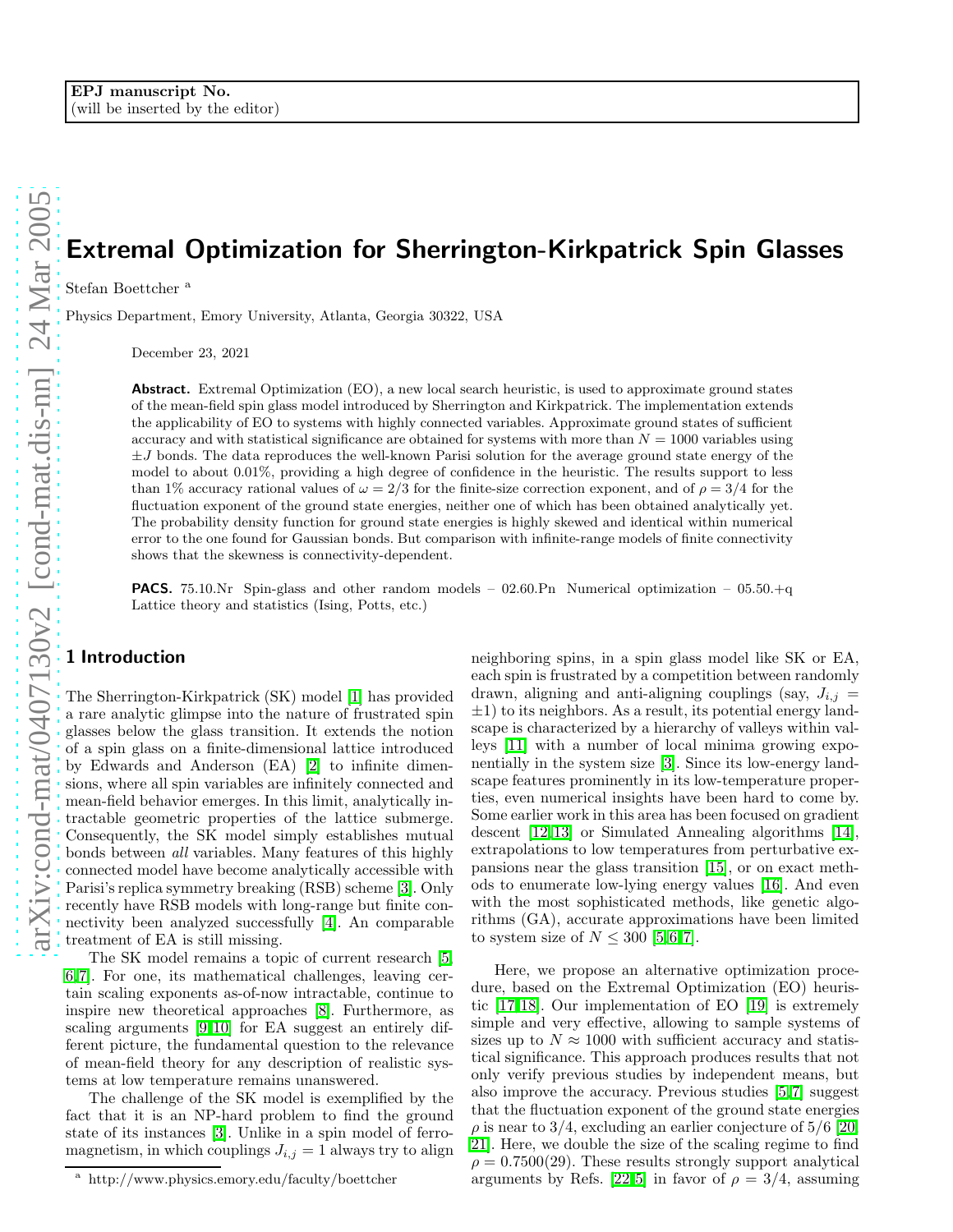that such an exponent in a solvable model should be a simple rational number.

### <span id="page-1-2"></span>2 EO Algorithm

Our implementation of  $\tau$ -EO proceeds as follows [\[17,](#page-4-12)[18\]](#page-4-13): Assign to each spin variable  $x_i(=\pm 1)$  a "fitness"

$$
\lambda_i = x_i \sum_{j \neq i}^{N} J_{i,j} x_j,
$$
\n(1)

<span id="page-1-3"></span>i. e. the (negative) local energy of each spin, so that

$$
H = -\frac{1}{2\sqrt{N}} \sum_{i=1}^{N} \lambda_i
$$
 (2)

is the familiar Hamiltonian of the SK model. For general bond matrices  $J_{i,j}$ , such as those drawing from a continuous Gaussian bond distribution with varying bond-weights attributed to different spins, more refined definitions of  $\lambda_i$ should be used [\[17,](#page-4-12)[25\]](#page-4-18). Here it is conceptually and computationally most convenient to draw discrete bonds J from  ${-1, +1}$  with equal probability, such that  $\langle J \rangle = 0$  and  $\langle J^2 \rangle = 1.$ 

A local search with EO [\[17\]](#page-4-12) ideally requires the ranking of the fitnesses  $\lambda_i$  from worst to best before each update,

$$
\lambda_{\Pi_1} \leq \lambda_{\Pi_2} \leq \ldots \leq \lambda_{\Pi_N},\tag{3}
$$

<span id="page-1-0"></span>where  $i = \Pi_k$  indicates spin  $x_i$  as having the k-th ranked fitness. At each update, one spin of low fitness is forced to change unconditionally. Since EO does not converge to a specific configuration, it outputs the best-found after a certain number of updates.

Following Ref. [\[17\]](#page-4-12), it is most expedient to approximately order the  $\lambda_i$  in Eq. [\(3\)](#page-1-0) instead on a binary tree of depth  $O(\log_2 N)$  with the least-fit spins ranking near the root. Unlike for sparse bond-matrices [\[18\]](#page-4-13), flipping one spin also changes the fitness of all other spins, albeit by a small amount,  $\Delta \lambda_i / \lambda_i = O(1/N)$ . To avoid the cost of  $O(\log N)$  for re-ordering the entire tree each update, a dynamic ordering scheme is used here: All  $\lambda_i$  are reevaluated, but the tree is parsed only once, node-by-node, starting at the root. The fitness on the current node is only compared with its two sub-nodes and exchanged, iff its fitness is better. In this way, a newly improved fitness can be moved away from the root several times, but newly worse fitnesses move at most one step towards the root. Yet, a spin which suddenly attained a low fitness would move to the root at most within  $O(\log_2 N)$  updates. Hence, reordering of fitnesses occurs faster than mis-orderings can escalate because  $\Delta\lambda/\lambda \ll 1$ .

In a  $\tau$ -EO update, a spin is selected according to a scale-free probability distribution  $P(k) \sim k^{-\tau}$  over the ranks  $k \in \{1, \ldots, N\}$  in Eq. [\(3\)](#page-1-0). Since the ranking here is not linear as in Eq. [\(3\)](#page-1-0) but on a tree, a level  $l, 0 \leq$  $l \leq \lfloor \log_2(n) \rfloor$  is selected with probability ~  $2^{-(\tau-1)l}$ , and one randomly chosen spin on the l-th level of the tree

<span id="page-1-1"></span>Fig. 1. Plot of the average best energy per spin found by EO as a function of the parameter  $\tau$ . For each system size N, a set of test instances were created and optimized with  $\tau$ -EO, each for  $N^3$  update steps. Each data point represents the average over the best-found energies obtained with that  $\tau$ . In accordance with Ref. [\[26\]](#page-4-19), the optimal choice for  $\tau$  within the given runtime moves closer to unity slowly with increasing system size. Within the range of N used here, a fixed  $\tau \approx 1.2$ appears to be effective.

is updated [\[17\]](#page-4-12). In this manner of ranking and selecting from a binary tree, an ideal selection according to  $P(k)$ is approximated while saving  $O(N)$  in the computational cost. Tests show, in fact, that the  $\tau$ -dependence for optimal performance of this algorithms follows the generic behavior described in Ref. [\[26\]](#page-4-19), see Fig. [1.](#page-1-1) EO at  $\tau = 1.2$ finds consistently accurate energies using  $O(N^3)$  update steps in each run, at least for  $N \leq 1000$ , verified by the fact that our data reproduces the exactly known energy of the SK to about 0.01%, see Fig. [2.](#page-2-0) Including the linear cost of recalculating fitnesses and dynamic ordering, the algorithmic cost is  $O(N^4)$ . Runs take between  $\approx 1s$  for  $N = 63$  to  $\approx 20h$  for  $N = 1023$  on a 2GHz Athlon CPU.

It is not at all obvious that EO would be successful in an environment where variables are highly connected. So far, EO has only obtained good results for systems where each variable is connected only to  $O(1)$  other variables for  $N \to \infty$ . The update of a single variable hence impacts the extensive energy of the system only to sub-leading order, and only  $O(1)$  variables need to rearrange their fitness. Applications of EO to highly connected systems, where each degree of freedom is coupled to most others over longrange interactions, proved unsatisfactory: For instance, in a continuum polymer model [\[27\]](#page-4-20) with torsion angles between chain elements as variables, even a minute rotation leads to macroscopic changes in the total energy, and almost all moves are equally detrimental. In that case, criteria for move rejection are necessary, which are decidedly absent from EO so far. But for the SK in a update near  $\mathcal{E}_0$ we estimate  $\Delta E/E = \sum_i \Delta \lambda_i / \sum_i \lambda_i \ll \sum_i (\Delta \lambda_i / \lambda_i) \sim$  $1/\sqrt{N}$ , assuming a sum over terms with random signs. In fact, the ability to sustain roughly  $\sqrt{N}$  perturbations to

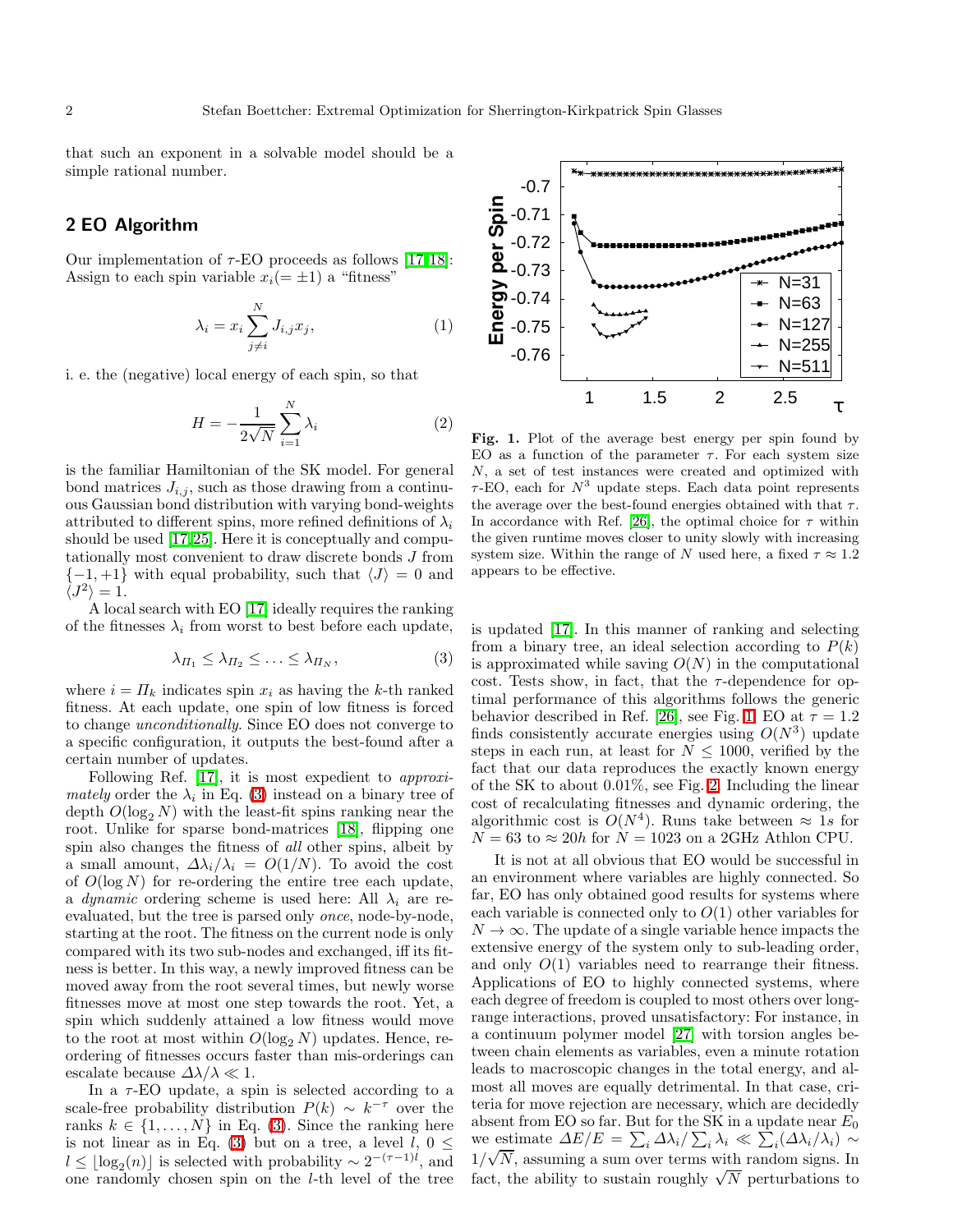<span id="page-2-1"></span>Table 1. List of our computational results to approximate ground state energies  $e_0$  of the SK model. For each system size  $N$ , we have averaged the energies over  $I$  instances and printed the rescaled energies  $\langle e_0 \rangle$ , followed by the deviation  $\sigma(e_0)$  in Eq. [\(5\)](#page-3-4). Given errors are exclusively statistical.

|      |         | $(e_0)$       | $\sigma(e_0)$ |
|------|---------|---------------|---------------|
| 15   | 380 100 | $-0.64445(9)$ | 0.0669(3)     |
| 31   | 380 100 | $-0.69122(8)$ | 0.0405(2)     |
| 49   | 500 000 | $-0.71051(6)$ | 0.0293(1)     |
| 63   | 389 100 | $-0.71868(3)$ | 0.0246(1)     |
| 99   | 500 000 | $-0.73039(3)$ | 0.01763(7)    |
| 127  | 380407  | $-0.73533(2)$ | 0.01468(7)    |
| 199  | 351317  | $-0.74268(2)$ | 0.01043(5)    |
| 255  | 218473  | $-0.74585(2)$ | 0.00862(5)    |
| 399  | 15624   | $-0.75029(5)$ | 0.0061(1)     |
| 511  | 25762   | $-0.75235(3)$ | 0.0051(1)     |
| 799  | 725     | $-0.7551(1)$  | 0.0037(4)     |
| 1023 | 244     | $-0.7563(2)$  | 0.0029(6)     |

the system before altering the macroscopic state may be one of the advantages of EO.

## 3 Numerical Results

Extensive computations to determine ground state energies per spin,  $e_0$ , of about  $I = 5 \times 10^5$  instances for  $N \leq 100$  to just  $I \approx 250$  instances for  $N = 1023$  have yielded the results listed in Tab. [1.](#page-2-1) Note that all values chosen for N are odd. Using  $N = 2<sup>i</sup> - 1$  was convenient to ensure a complete filling of all levels on the tree ranking the fitnesses in Sec. [2.](#page-1-2) Subsequently, we added data at intermediate values of  $N$ . For smaller  $N$  there was a minute but noticeable deviation in the behavior of  $\langle e_0 \rangle$  between even and odd values of N, with even values leading to consistently lower  $\langle e_0 \rangle$ . Either set of data extrapolates to the same thermodynamic limit, with the same correctionsto-scaling exponent, but appears to differ in the amplitude of the scaling corrections. This behavior is consistent with the findings for even and odd-connectivity Bethe lattices  $[28]$ . (Note that even N here implies odd connectivity for each spin in the SK model, and vice versa.)

We have plotted  $\langle e_0 \rangle$  vs.  $1/N^{2/3}$  in Fig. [2.](#page-2-0) The data points extrapolate to  $-0.76324(5)$ , very close to the best known Parisi energy of −0.76321(3) [\[15\]](#page-4-10). All data shown in Fig. [2](#page-2-0) fits to the asymptotic form  $\langle e_0 \rangle_N = \langle e_0 \rangle_\infty + a/N^\omega$ with a goodness-of-fit  $Q \approx 0.7$ . The fit gives for the exponent for scaling corrections  $\omega = 0.672(5)$ , or  $2/3$  within 1%. This is consistent with analytical results for scaling corrections obtained near  $T_g$  [\[29\]](#page-4-22) and with numerical studies of ground state energies [\[5,](#page-4-0)[7\]](#page-4-2) for the SK model, but also with EO simulations of spin glasses on finite-connectivity Bethe lattices and ordinary random graphs [\[30\]](#page-4-23).

The large number of instances for which estimates of  $e_0$  have been obtained allow a closer look at their distribution. The extreme statistics of the ground states has been pointed out in Ref. [\[31\]](#page-4-24) and studied numerically in Refs. [\[6,](#page-4-1)[7\]](#page-4-2). Being an extreme element of the energy spectrum, the distribution of  $e_0$  is not normal but follows a



<span id="page-2-0"></span>**Fig. 2.** Extrapolation of the data for  $\langle e_0 \rangle$  in Tab. [1](#page-2-1) for  $N \to \infty$ . The exact result of  $-0.76321(3)$  ( $\times$ ) is reproduced within 0.01% accuracy. The near-linear behavior of the fit yields a scaling-correction exponent of  $\omega = 2/3$  to about 1%. The inset shows the same data, subtracted by −0.76324 and rescaled by  $N^{2/3}$ , which now extrapolates to the amplitude of the scaling corrections at  $\approx 0.70(1)$ . Despite "peeling off" layers of the asymptotic behavior, the data remains quite coherent, attesting to the accuracy of the EO heuristic.

highly skewed "extremal statistics" [\[31\]](#page-4-24). If the energies within that spectrum are uncorrelated, it can be shown that the distribution for  $e_0$  is among one of only a few universal functions. For instance, if the sum for  $H$  in Eq. [\(2\)](#page-1-3) were over a large number of uncorrelated random variables  $\lambda_i$ , H would be Gaussian distributed. In such a spectrum, the probability of finding  $H \to -\infty$  decays faster than any power, and ground states  $e_0$  would be distributed according to a Gumbel distribution, [\[31,](#page-4-24)[7\]](#page-4-2)

$$
g_m(x) = w \exp\left\{m\frac{x-u}{v} - m \exp\left[\frac{x-u}{v}\right]\right\} \tag{4}
$$

<span id="page-2-2"></span>with  $m = 1$ , where m refers to the m-th lowest extreme value.

Clearly, in a spin glass the local energies  $\lambda_i$  are not uncorrelated variables, see Eq. [\(3\)](#page-1-0), and deviations from the universal behavior may be expected. In particular, these deviations should become strongest when all spin variables are directly interconnected such as in the SK model, but may be less so for sparse graphs. Indeed, in the SK model with Gaussian bonds Refs. [\[6,](#page-4-1)[7\]](#page-4-2) find numerically highly skewed distributions for  $e_0$  which do not fit to the Gum-bel distribution in Eq. [\(4\)](#page-2-2) for  $m = 1$ . In Fig. [3,](#page-3-5) we plot the rescaled distribution of ground state energies obtained here for  $\pm J$  bonds. The result resembles those of Ref. [\[7\]](#page-4-2) to a surprising degree. In fact, a naive fit of Eq. [\(4\)](#page-2-2) for variable  $m$  to the SK-data, as suggested by Ref. [\[7\]](#page-4-2), yields virtually identical results, with  $m \approx 5$ . This may indicate a high degree of universality with respect to the choice of bond distribution in the SK model, or a new universality class of extreme-value statistics for correlated variables. In Fig. [3](#page-3-5) we have also included data for  $k+1$ -connected Bethe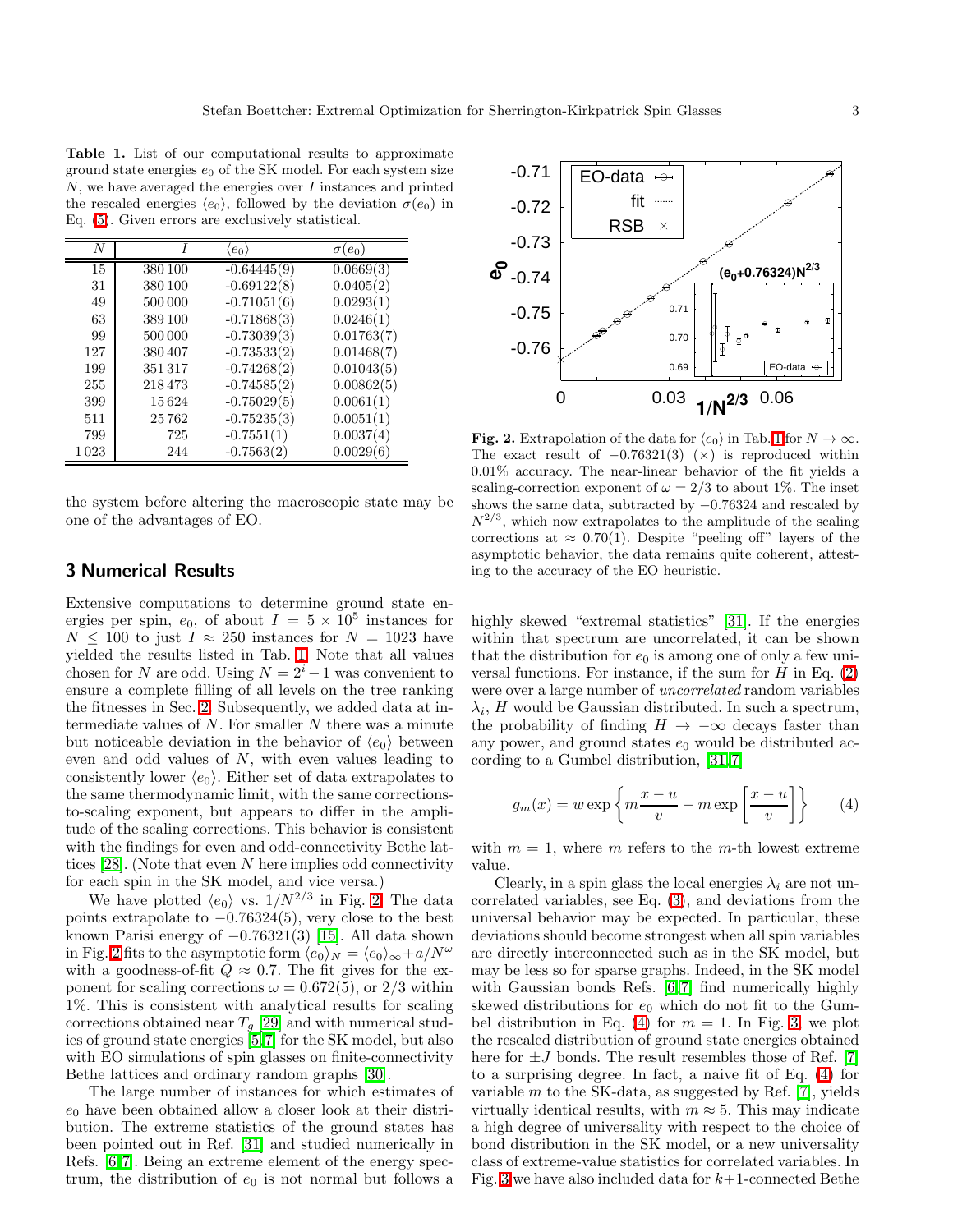

<span id="page-3-5"></span>Fig. 3. Plot of the rescaled probability distribution of ground state energies using  $\pm J$  bonds. Shown are the data for the SK model and for Bethe lattices of connectivity  $k + 1 = 3$  and 25 from Ref. [\[28\]](#page-4-21). The data for increasing  $k$  seems to evolve away from a Gaussian (solid line) towards the SK data  $(k = \infty)$ , the latter fitted by Eq. [\(4\)](#page-2-2). The values obtained in the fit (dashed line) are  $u = 0.26$ ,  $v = 2.23$ ,  $w = 90$ , and  $m = 5.4$ .

lattices from Ref. [\[28\]](#page-4-21) for  $k+1=3$  and 25, which seem to suggest a smooth interpolation in k between a normal distribution and the SK result. Hence, while the distribution of  $e_0$  seems to be universal with respect to bond distribution, its connectivity-dependence appears to disfavor the existence of a (unique) universal extreme-value statistic for correlated energies.

We now consider the scaling of the standard deviations in the distribution of  $e_0$  with respect to system size,

$$
\sigma(e_0) = \sqrt{\langle e_0^2 \rangle - \langle e_0 \rangle^2} \sim N^{-\rho}.
$$
 (5)

<span id="page-3-4"></span>where  $\rho$  is the fluctuation exponent. Similarly, the fluctuations of  $e_0$  appear to be narrower than normal, with  $\rho > 1/2$  in Eq. [\(5\)](#page-3-4). Early theoretical work [\[20,](#page-4-15)[21\]](#page-4-16) suggested a value of  $\rho = 5/6$ . More recent numerical work [\[5,](#page-4-0) [7\]](#page-4-2) instead is pointing to a lower value. Ref. [\[22\]](#page-4-17) have advanced an alternative argument in favor of  $\rho = 3/4$ , based on corrections in the zero-mode of the propagator due to fluctuations.

In Fig. [4](#page-3-6) the numerical results for the standard deviations in the distribution of ground state energies  $e_0$  is shown. The asymptotic scaling for  $N \geq 63$  is certainly very close to  $\rho = 3/4$ . The crossover toward asymptotic behavior is similar to the results found for Gaussian bonds using a GA (see Fig. 1 in Ref. [\[7\]](#page-4-2)), except that the EO data reaches about half a decade further into the asymptotic regime. A fit, weighted by the statistical error, to the data points in the scaling regime yields  $\rho = 0.7500(29)$ , or  $3/4$  within 0.4%, with a goodness-of-fit  $Q = 1$ . As the inset of Fig. [4](#page-3-6) shows, any apparent trend towards a higher value [\[7\]](#page-4-2) then  $\rho = 3/4$  is easily explained in terms of scaling corrections, for instance, in powers of  $1/N^{1/4}$ .



<span id="page-3-6"></span>Fig. 4. Plot of the standard deviation in the distribution of ground state energies  $e_0$  vs the system size N. Asymptotic scaling sets in for  $N \geq 63$ , clearly favoring  $N^{-3/4}$ . A fit (full line) of these data points extrapolates to  $\rho = 0.7500(29)$ . The inset shows the same data reduced by the predicted asymptotic scaling,  $\sigma(e_0)/N^{-3/4}$ , as a function of  $1/N^{1/4}$ . Any deviation from  $N^{-3/4}$ -scaling would appear as divergent behavior for  $N \to \infty$ . Instead, the scaling corrections are well-captured, say, by a simple parabola in  $1/N^{1/4}$ .

#### 4 Conclusions

We have shown that the extremal optimization heuristic can be extended successfully to highly connected systems. Results for the ground states of the SK model are consistent with previous studies while reaching assuringly larger systems sizes. These results provide more confidence into conjectures about as-of-yet unobtainable scaling exponents. Comparison with data for  $k+1$ -connected meanfield spin glasses on Bethe lattices suggest a smooth interpolation in  $k$  for the extreme-value statistic of the groundstate energy between a Gaussian distribution for small  $k$ and a highly skewed Gumbel distribution with  $m \approx 5$  for the SK model  $(k \to \infty)$ .

#### Acknowledgments

I like to thanks M. Palassini for helpful discussions. This work has been supported by grant 0312510 from the Division of Materials Research at the National Science Foundation and by Emory's University Research Committee.

#### <span id="page-3-1"></span><span id="page-3-0"></span>**References**

- 1. D. Sherrington and S. Kirkpatrick, Phys. Rev. Lett. 35, 1792 (1975).
- 2. S. F. Edwards and P. W. Anderson, J. Phys. F 5, 965-974 (1975).
- <span id="page-3-2"></span>3. M. Mézard, G. Parisi, and M. A. Virasoro, Spin Glass Theory and Beyond, (World Scientific, Singapore, 1987).
- <span id="page-3-3"></span>4. M. Mézard and G. Parisi, Eur. Phys. J. B 20, 217 (2001).